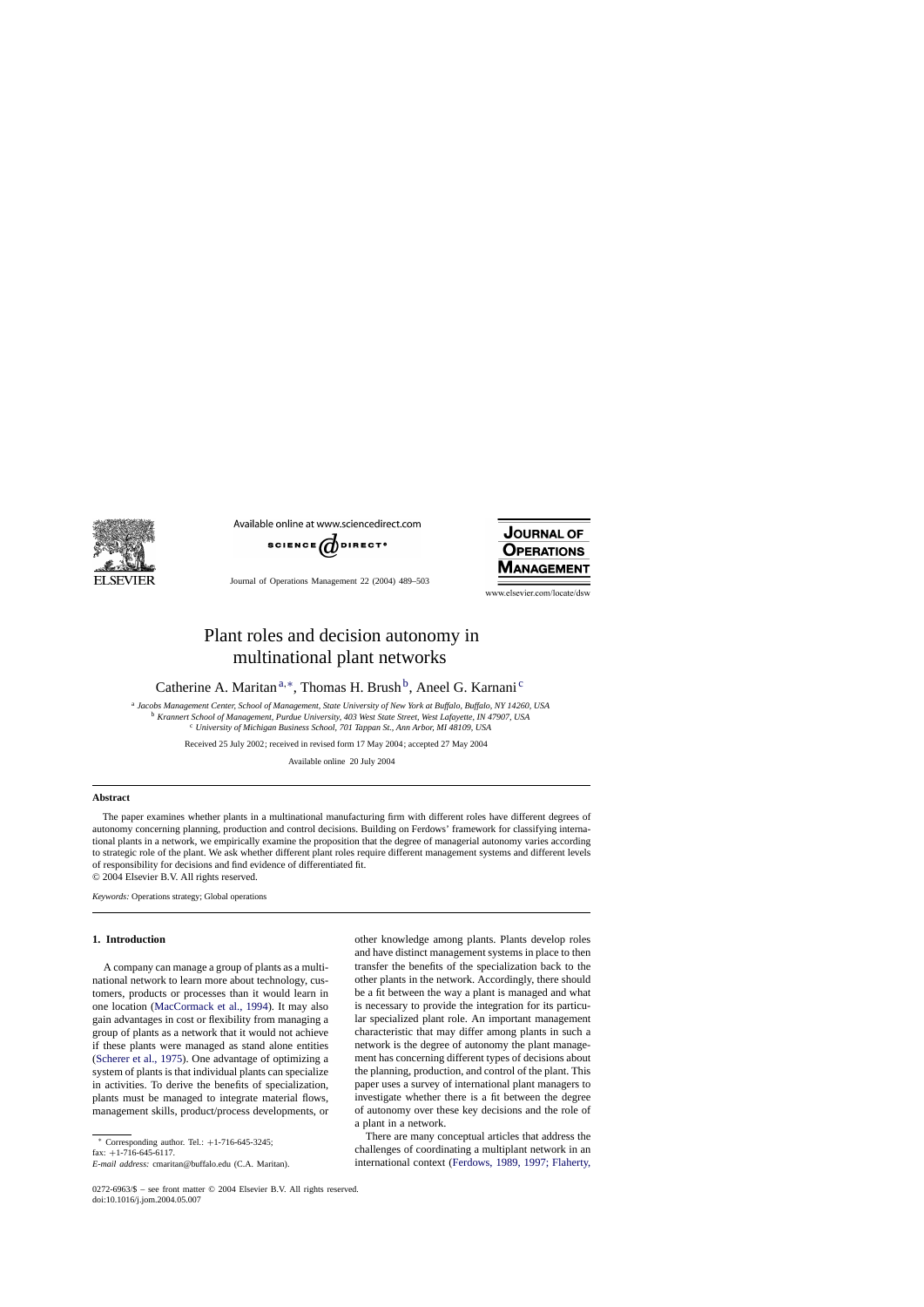[1986; Oliff et al., 1989\)](#page--1-0). Some of these frameworks are derived for the entire network in terms of material flows [\(Flaherty, 1986\),](#page--1-0) or for a plant type which characterizes the network [\(Schmenner, 1982\).](#page--1-0) Another approach describes the role of the plants relative to a network and allows for different plant roles within the same network [\(Ferdows, 1989, 1997\)](#page--1-0). We build on this approach as developed by Ferdows because of its implications for managing different plant roles within a network. While Ferdows focuses on what the appropriate role for a plant would be in different circumstances, and others focus on how plant roles may change over time (e.g., [Khurana and Talbot, 1998\),](#page--1-0) we focus on how to manage a plant given a particular role.

We are particularly interested in the degree of autonomy a plant has over key decisions because this is a critical dimension representing differences in management authority. Centralization is a key dimension of organization structure that concerns the locus of authority to make decisions [\(Pugh et al., 1968\).](#page--1-0) A plant operating in a business unit with a high degree of centralization would have a low degree of autonomy, with most of the important decisions being made at a higher level in the organization such as business unit headquarters or the corporate office. Conversely, a plant with a high degree of autonomy would control many of its important decisions. We expect that plants with different roles should have different degrees of autonomy. If managers use similar systems throughout the business unit to manage plants with different strategic roles, the systems may be compromised for all plants, or some plants may be managed inappropriately. On the other hand, if managers know which management systems need to be linked to specific plant roles, they can differentiate the management systems within their network to match the roles of plants. We use the empirical findings of our study to identify the specific differences in management systems that occur when different plant types operate within the same network.

The following section positions the Ferdows framework relative to other research on multinational firms which emphasizes fit, and puts our empirical study on the management implications of multinational plant networks in that context. This is followed by a description of the research design and development of our hypotheses. We then report the empirical tests and our findings. We conclude with a discussion of key results and the implication of our findings.

### **2. Theoretical background**

In relationships between corporate headquarters and country subsidiaries in multinational firms (e.g., [Prahalad and Doz, 1987; Bartlett and Ghoshal, 1989;](#page--1-0) [Nohria and Ghoshal, 1994\)](#page--1-0), and between corporate headquarters and the strategic business units in diversified firms ([Gupta and Govindarajan, 1986, 1991](#page--1-0)), it is important to consider the "fit" between the context of the subsidiary or the business unit and the systems used to manage them. Different strategic roles of subsidiaries or business units may require different management systems. A similar logic can be applied to the relationship between a business unit headquarters and individual plants in a multiplant network. We draw on this logic to investigate the fit between the context of the plant, which we define as the plant role, and the way in which the plant should be managed [\(Venkatraman, 1989; Dean and Snell](#page--1-0), [1991\).](#page--1-0) While there are conceptual articles arguing for the importance of considering a plant level manufacturing strategy (e.g., [Skinner, 1974\)](#page--1-0), empirical work has generally not conditioned the manufacturing strategy of the plant by its position in a network of plants. Empirical studies of taxonomies of manufacturing strategies are primarily interested in the fit of business unit competitive strategy with plant characteristics ([Kotha and Vadlamani, 1995; Miller and](#page--1-0) [Roth, 1994; Roth and Miller, 1992; Swamidass and](#page--1-0) [Newell, 1987\).](#page--1-0) In contrast, we are concerned with the fit of a plant level manufacturing role with the differentiation of management systems' relative autonomy among plants within a business unit.

We build our analysis on the plant roles defined by [Ferdows \(1989, 1997\)](#page--1-0) (refer to [Fig. 1\).](#page--1-0) He developed a framework that defines six plant roles based on two dimensions: (1) the primary reason for establishing the factory and (2) the extent of technical activities at the site. Primary reason for the site is divided into three categories: (1) access to low cost production input factors, (2) use of local technological resources and (3) proximity to market. Extent of technical activities is classified as being either low or high. Plants having a low level of technical activities at the site are labeled Off-Shore, Outpost, or Server depending on whether they are located for access to inputs, local technology or markets, respectively. Plants having a high level of technical activities are labeled Source, Lead, or Con-